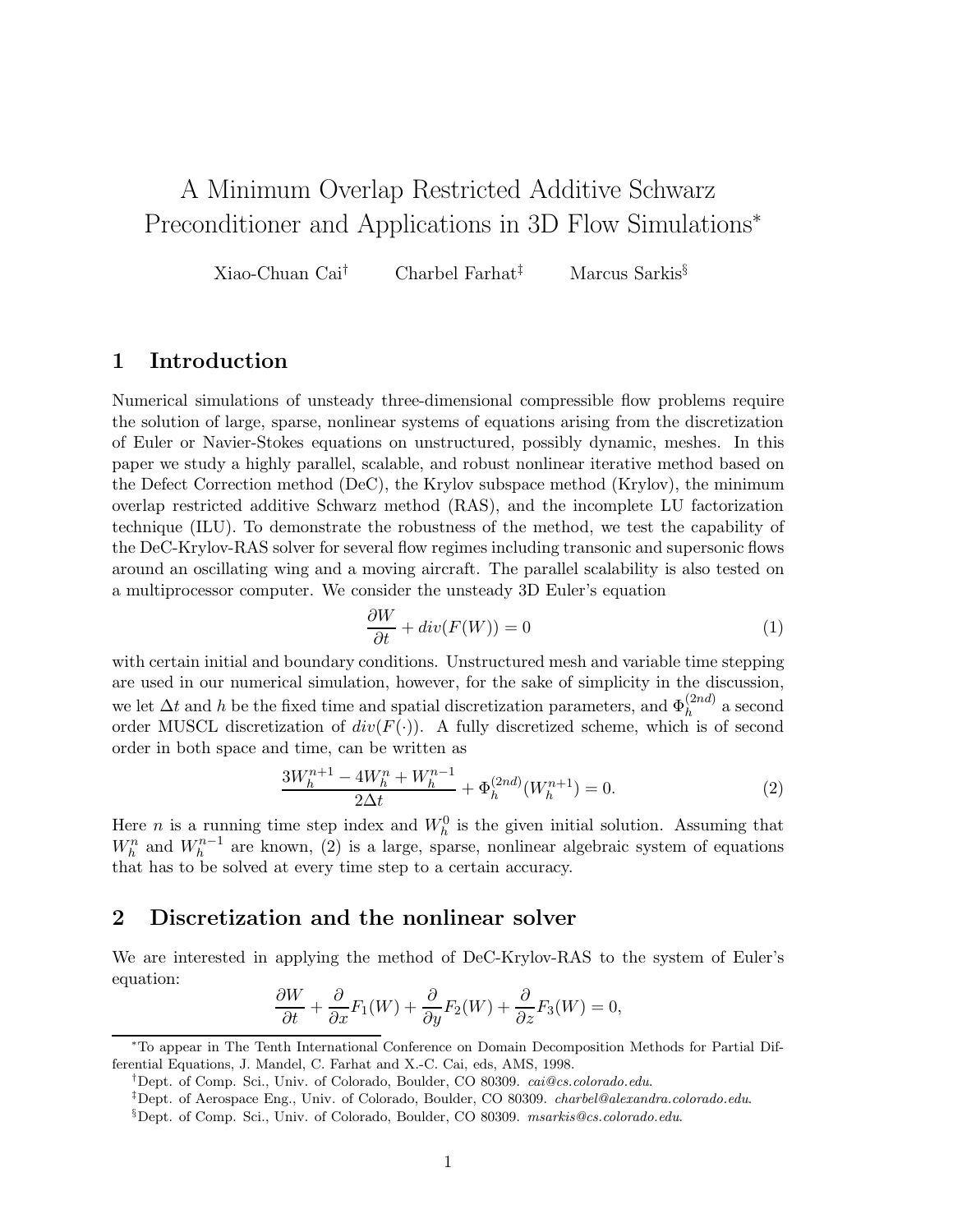where  $W = (\rho, \rho u, \rho v, \rho w, E)^T$  and  $(F_1, F_2, F_3)^T$  is the convective flux as defined in [9]. Here and in the rest of the paper  $\rho$  is the density,  $U = (u, v, w)^T$  is the velocity vector, E is the total energy per unit volume, and  $p$  is the pressure. These variables are related by the state equation for a perfect gas

$$
p = (\gamma - 1) \left( E - \frac{1}{2} \rho ||U||^2 \right),
$$

where  $\gamma$  denotes the ratio of specific heats ( $\gamma = 1.4$  for air).

The computational domain is discretized by a tetrahedral grid. We use unstructured grids since they provide flexibility for tessellating complex, moving geometries and for adapting to flow features, such as shocks and boundary layers. We locate the variables at the vertices of the grid, which gives rise to a cell-vertex scheme. The space of solutions is taken to be the space of piecewise linear continuous functions. The discrete system is obtained via a finite volume formulation; see e.g., Koobus and Farhat [11]. We determine the nth time step size  $\Delta t^n$  in the following way. Let CFL be a pre-selected positive number. For each vertex  $x_i$ , let  $h_i$  be the size of the control volume centered at  $x_i$ , and we define the local time step size by

$$
\Delta t_i^n = h_i \frac{\text{CFL}}{C_i + ||U_i||_2}
$$

and then the global time step is defined by

$$
\Delta t^n = \min_i \{ \Delta t_i^n \}. \tag{3}
$$

Here  $C_i$  is the sound speed, and  $U_i$  is the velocity vector.

One of the effective techniques for solving (2) is based on the so-called Defect Correction (DeC) method ([12]): Suppose that we have an initial guess  $W_h^{n+1,0}$  for  $W_h^{n+1}$  obtained by using information calculated at previous time steps, we iterate for  $j = 0, 1, \ldots$ ,

$$
W_h^{n+1,j+1} = W_h^{n+1,j} + \xi^j,\tag{4}
$$

where  $\xi^j$  is the solution of the following linear system of equations

$$
\left(\frac{3}{2\Delta t}I + \partial_W \Phi_h^{(1st)}(W_h^n)\right)\xi^j = -\left(\frac{3W_h^{n+1,j} - 4W_h^n + W_h^{n-1}}{2\Delta t} + \Phi_h^{(2nd)}(W_h^{n+1,j})\right). \tag{5}
$$

Here I is an identity matrix and  $\Phi_h^{(1st)}(\cdot)$  is a first order MUSCL discretization of  $div(F(\cdot))$ . To simplify the notation, we use

$$
g_{n+1,j} \equiv -\left(\frac{3W_h^{n+1,j} - 4W_h^n + W_h^{n-1}}{2\Delta t} + \Phi_h^{(2nd)}(W_h^{n+1,j})\right)
$$

to denote the *nonlinear residual* at the *j*th DeC iteration of the  $(n + 1)$ th time step and re-write (5) as

$$
A_n \xi^j = g_{n+1,j}.\tag{6}
$$

We remark that (2) doesn't have to be solved exactly. All we need is to drive the nonlinear residual to below a certain *nonlinear tolerance*  $\tau > 0$ , i.e.,

$$
||g_{n+1,j}||_2 \le \tau ||g_n||_2 \tag{7}
$$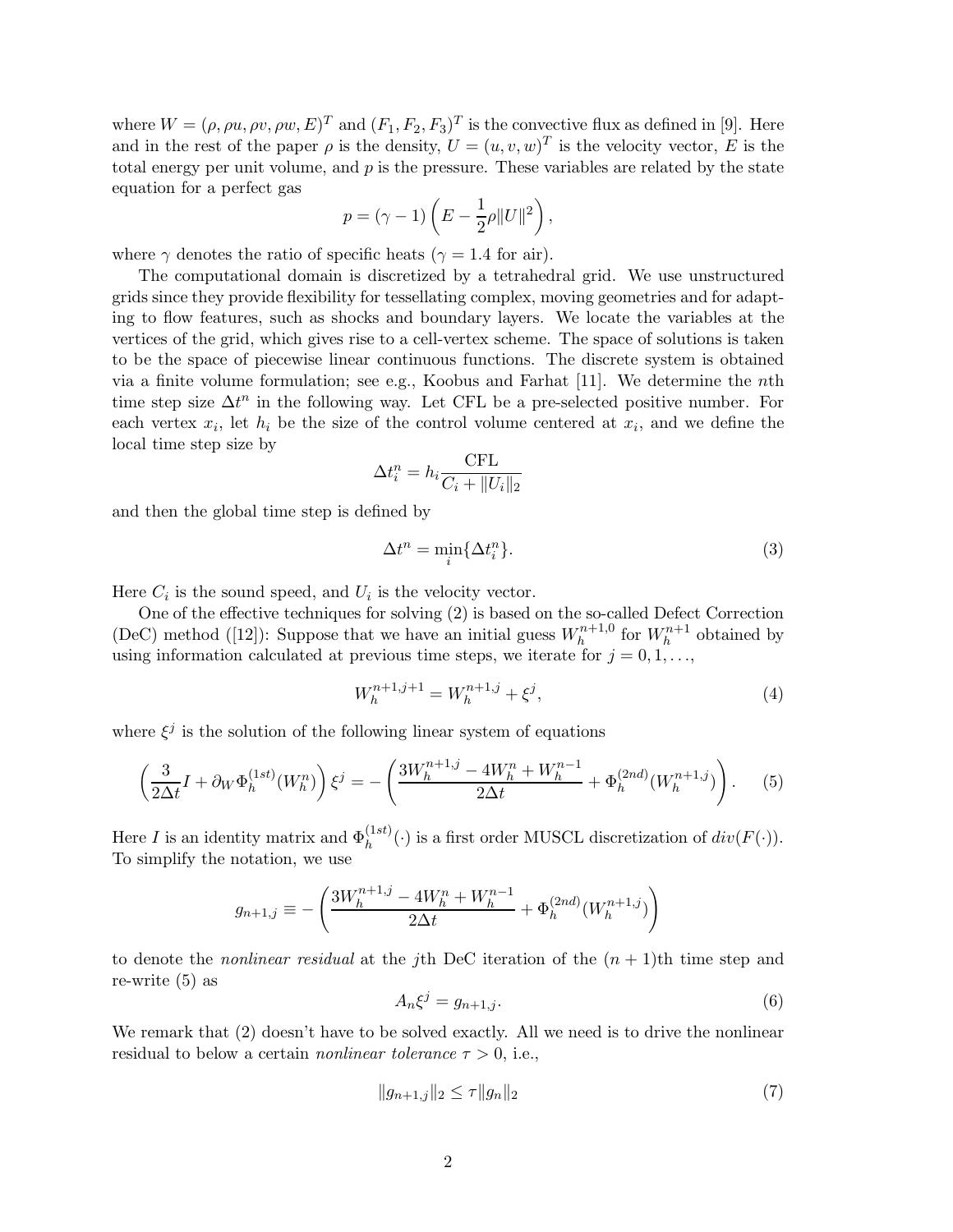such that  $W_h^{n+1,j}$  gives a second order accurate solution in both space and time. Also (6) does not need to be solved very accurately either, as its solution provides only a search direction for the outer DeC iteration. Preconditioned iterative methods are often used for finding a  $\xi^j = M_n^{-1} \eta^j$  such that

$$
||A_n M_n^{-1} \eta^j - g_{n+1,j}||_2 \le \delta ||g_{n+1,j}||_2 \tag{8}
$$

for certain linear tolerance  $\delta > 0$ . Here  $M_n^{-1}$  is a preconditioner for  $A_n$ .

The effectiveness of the above mentioned method depends heavily, among other things, on the choice of the preconditioner and a balanced selection of the nonlinear and linear stopping tolerance  $\tau$  and  $\delta$ . In this paper, we focus on the study of a parallel restricted additive Schwarz preconditioned iterative method for solving  $(6)$  with various  $\delta$ . More discussions and computational experience with the selection of the nonlinear and linear stopping tolerance  $\tau$  and  $\delta$  can be found in [2].

### **3 RAS with minimum overlap**

We now describe a version of the RAS preconditioner, which was recently introduced in [3], with the smallest possible non-zero overlap. We consider a sparse linear system

$$
A\xi = g,\tag{9}
$$

where A is an  $n \times n$  nonsingular sparse matrix obtained by discretizing a system of partial differential equations, such as (1), on a tetrahedral mesh  $\mathcal{M} = \{K_i, i = 1, \ldots, M\}$ , where  $K_i$  are the tetrahedra. Using an element-based partitioning,  $M$  can be decomposed into N nonoverlapping sets of elements, or equivalently into N overlapping sets of nodes (since tetrahedra in different subsets may share the same nodes). Let us denote the node sets as  $W_i$ ,  $i = 1, \ldots, N$ . Let W be the set of all the nodes, then we say that the node-based partition

$$
W = \bigcup_{i=1}^{N} W_i
$$

is a minimum overlap partition of  $W$ . "minimum" refers to the fact that the corresponding element-based partition has zero overlap. The nodes belonging to more than one subdomains are called interface nodes. To obtain a node-based nonoverlapping partition, we identify a unique subdomain as the sole owner of each interface node. This leads to a node-based nonoverlapping partition of W, as shown in Fig.1 for a 2D mesh, or more precisely  $W_i^{(0)}$   $\subset$  $W_i$ , and

$$
\bigcup_{i=1}^{N} W_i^{(0)} = W \text{ and } W_i^{(0)} \bigcap W_j^{(0)} = \emptyset \text{ for } i \neq j.
$$

Let m be the total number of nodes in W. Associated with each  $W_i^0$  we define a restriction operator  $R_i^0$ . In matrix terms,  $R_i^0$  is an  $m \times m$  block-sub-identity matrix whose diagonal blocks are set to  $I_{5\times 5}$  if the corresponding node belongs to  $W_i^0$  and to a zero  $5\times 5$ block otherwise. Similarly we can define  $R_i$  for each  $W_i$ . Note that both  $R_i^0$  and  $R_i$  are of size  $n \times n$ . With this we define the matrix,

$$
A_i = R_i AR_i .
$$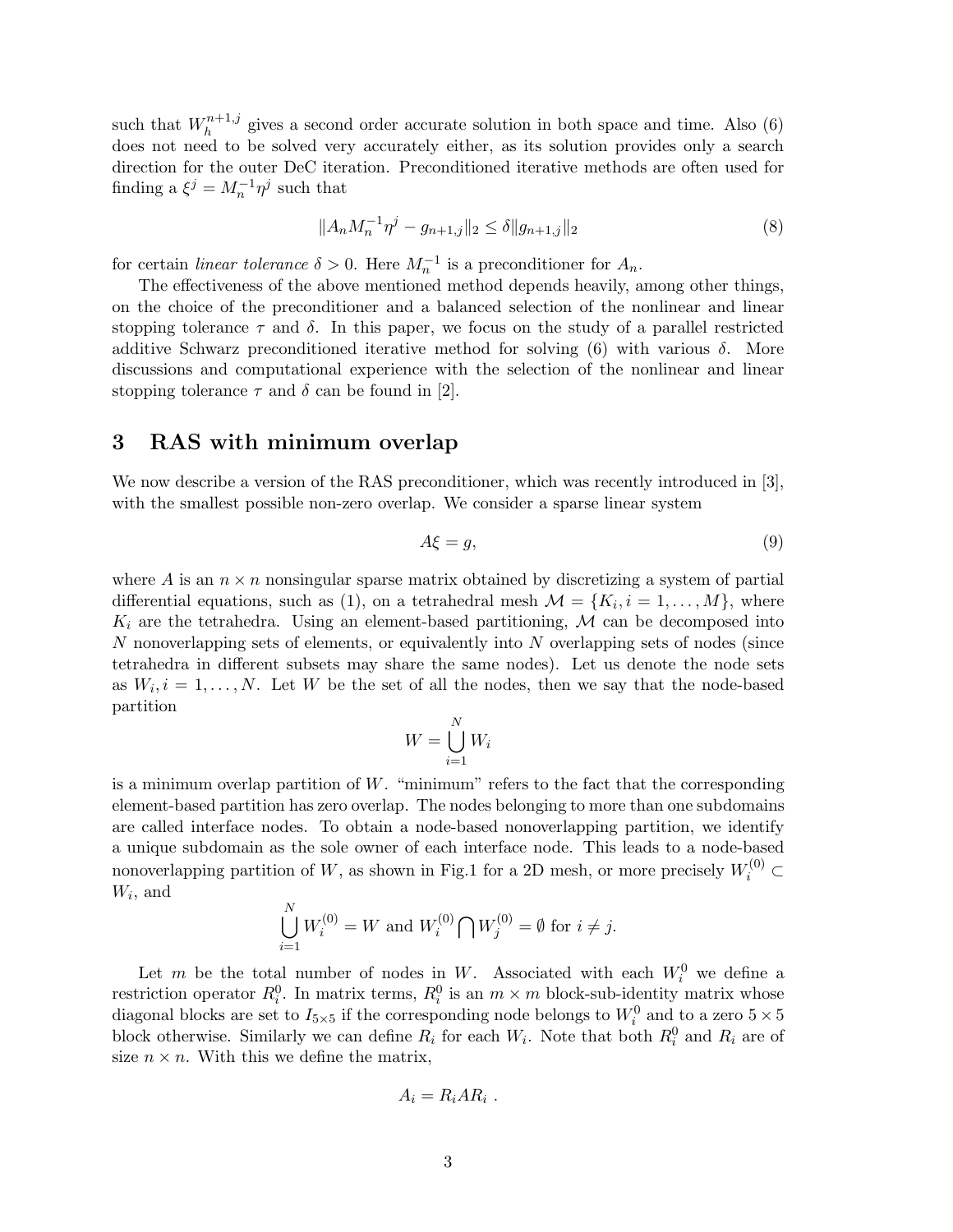

Figure 1: A minimum overlap two-subdomain partition.  $W_1^{(0)}$  contains all the ' $\bullet$ ' nodes, and  $W_2^{(0)}$  contains all the '∘' nodes, therefore  $W_1^{(0)} \cap W_2^{(0)} = \emptyset$ .  $W_1^{(1)}$  contains all the nodes bounded inside the solid curve, and  $W_2^{(1)}$  contains all the nodes bounded inside the dotted curve.

Note that although  $A_i$  is not invertible, we can invert its restriction to the subspace

$$
A_i^{-1} \equiv \left( (A_i)_{|L_i} \right)^{-1},
$$

where  $L_i$  is the vector space spanned by the set  $W_i$  in  $\mathbb{R}^n$ . Recall that the regular additive Schwarz (AS) preconditioner is defined as  $M_{AS}^{-1} = \sum R_i A_i^{-1} R_i$ , e.g., [4, 14]. Our RAS algorithm can be simply described as follows: Obtain the solution  $\xi = M_{RAS}^{-1} \eta$  by solving the right-preconditioned system

$$
AM_{RAS}^{-1}\eta = g
$$

with a Krylov subspace method, where the preconditioner is defined by

$$
M_{RAS}^{-1} \equiv R_1 A_1^{-1} R_1^0 + \dots + R_N A_N^{-1} R_N^0.
$$

In the numerical experiments to be reported in the next section, all subdomain problems are solved with  $ILU(0)$  and  $GMRES(5)$  ([13]) is used as the Krylov solver. Because of the page limit, we shall restrict our discussion to this particular preconditioner. Other issues can be found in the papers [1, 2]. We remark that the action of  $R_i^0$  to a vector does not involve any communication in a parallel implementation, but  $R_i$  does. As a result, RAS is cheaper than AS in terms of the communication cost. We will show in the next section that RAS is in fact also cheaper than AS in terms of iteration counts.

### **4 Numerical studies**

In this section, we present several numerical simulations of unsteady 3D flows to demonstrate the scalability and robustness of the RAS preconditioner. We also include some comparisons with the regular additive Schwarz method and the simple pointwise Jacobi method (JAC). Note that a point in the mesh represents an  $5 \times 5$  block matrix. Other recent development in the application of RAS in CFD can be found in [7, 10].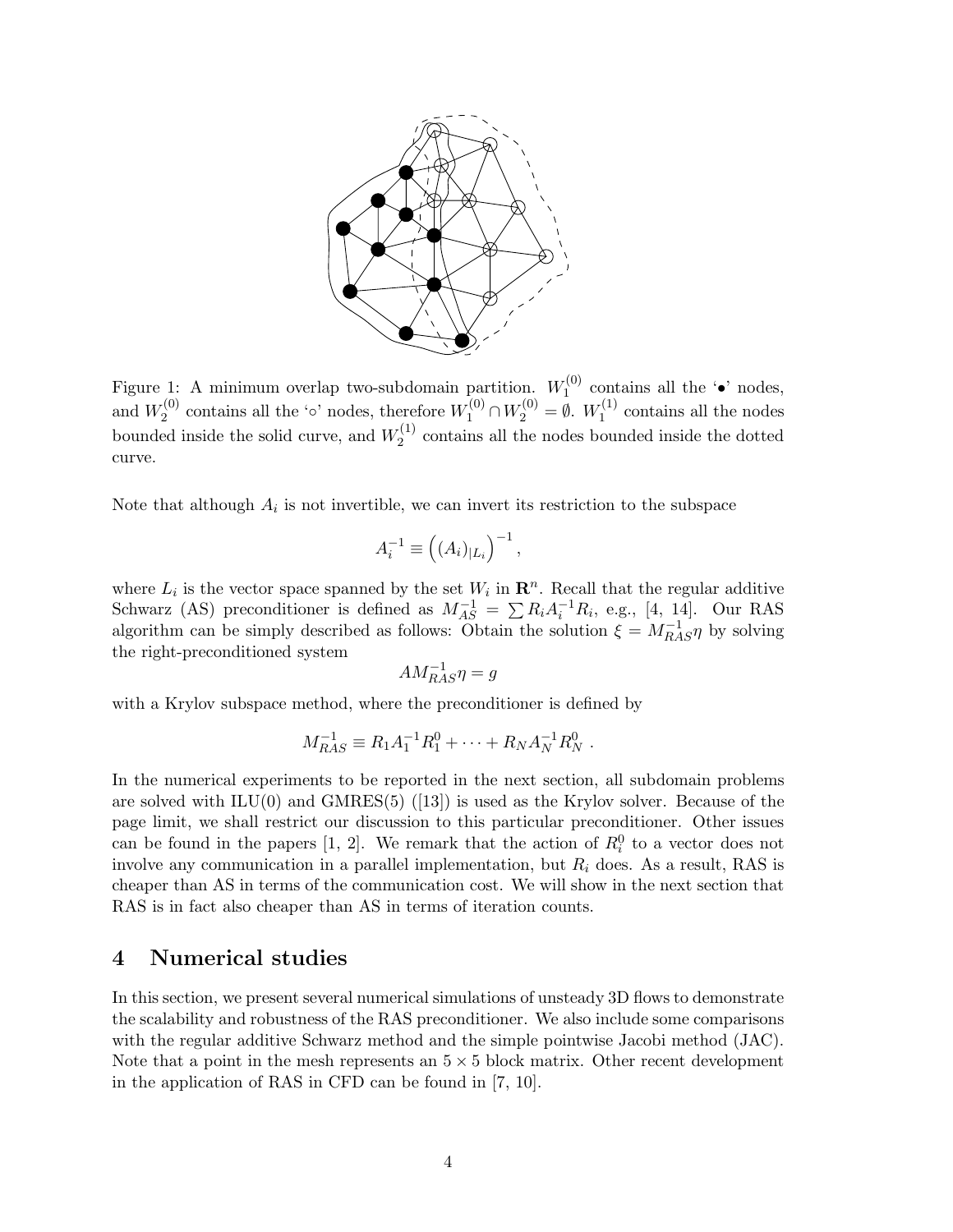Table 1: Iteration counts. Euler flow passing an oscillating wing at Mach 0.89. The mesh contains  $n = 22014$  nodes. *subd* is the number of subdomains and  $\delta$  is the stopping condition.

| $n = 22014$ | $\delta = 10^{-2}$ |    |           | $\delta = 10^{-8}$ |    |     |
|-------------|--------------------|----|-----------|--------------------|----|-----|
| subd        | $_{\rm JAC}$       | AS | $\rm RAS$ | <b>JAC</b>         | AS | RAS |
|             | 26                 |    |           | 129                | 40 | 30  |
|             | 26                 |    |           | 129                | 41 | 30  |
| 16          | 26                 | 9  |           | 129                |    | 31  |
| 39          | 26                 | 9  |           | 129                |    | 32  |

#### **4.1 Parallel implementation issues**

We implemented the algorithm on a number of parallel machines, and the top-level messagepassing calls are implemented through MPI [8]. We partition the mesh by using the TOP/DOMDEC package [5]. We require that all subdomains have more or less the same number of mesh points. An effort is made to reduce the number of mesh points along the interfaces of subdomains to reduce the communication cost. The mesh generation and partitioning are considered as pre-processing steps, and therefore not counted toward the CPU time reported. The sparse matrix defined by (5) is constructed at every time step and stored in an edge-based sparse format.

#### **4.2 A transonic flow passing a flexible wing**

We tested our algorithm for an Euler flow passing a flexible wing at  $M_{\infty} = 0.89$ . The wing is clamped at one end and forced into the harmonic motion We test the algorithm on two unstructured meshes with 22014 and 331233 nodes, respectively. The two meshes are generated independently, i.e., one is not a refined version of the other.

We focus on the performance of the algorithm for solving a single linear system. The results on the coarser grid are summerized in Table 1 with CFL=900. Table 2 is for the finer mesh with CFL=100. Due to the special choice of the CFL numbers, the time steps for the two test cases are roughly the same. Comparing the RAS columns in Tables 1 and 2, we see that there is little dependence on the mesh sizes. And, we also see clearly that JAC has a strong dependence on the mesh sizes. As the number of subdomains grows from 4 to 16 or 32, the number of iterations of RAS stays more or less the same without having a coarse space in the preconditioner. Another observation is that RAS requires 20% to 30% fewer number of iterations than AS for the test cases.

#### **4.3 A supersonic flow passing a complete aircraft**

We consider a supersonic,  $M_{\infty} = 1.9$ , Euler flow passing a complete aircraft. The mesh contains  $n = 89144$  nodes. In Table 3, we report the number of iterations for solving a single linear system with JAC, AS and RAS preconditioned GMRES(5) methods. The CPU and communication (COMM) times are obtained on a SGI Origin 2000 with 4 and 8 processors. Even though this is a shared memory machine, we still treat it as a message-passing machine. The results are given in Table 3 for  $\delta = 10^{-6}$  and CFL=1000.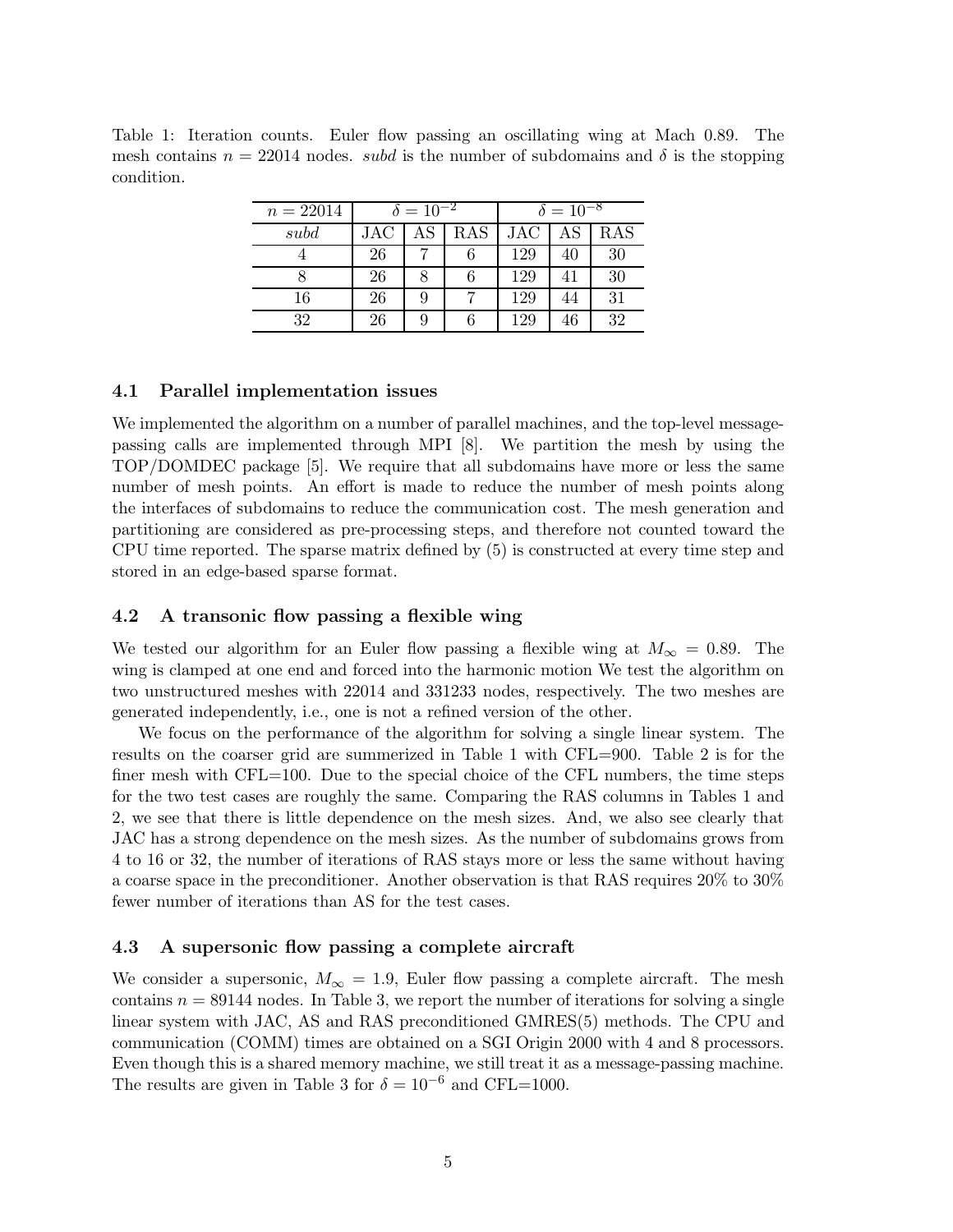Table 2: Iteration counts. Euler flow passing an oscillating wing at Mach 0.89. The mesh contains  $n = 331233$  nodes. *subd* is the number of subdomains and  $\delta$  is the stopping condition.

| $n = 331233$ | $\delta = 10^{-2}$ |    |     | $\delta = 10^{-8}$ |    |            |
|--------------|--------------------|----|-----|--------------------|----|------------|
| subd         |                    | AS | RAS | JAC                |    | $\rm{RAS}$ |
|              | 58                 |    |     | 253                | 51 | 36         |
|              | 58                 |    |     | 253                | 52 | 36         |
| 16           | 58                 |    |     | 253                | 52 | 36         |

Table 3: Supersonic Euler's flow on a 3D unstructured mesh at Mach 1.90. The number of processors equals the number of subdomains subd. Number of nodes = 89144. The CPU (in seconds) time below is for solving one linear system.

| $n = 89144$ | $subd = 4$ |            |         | $subd = 8$ |     |            |
|-------------|------------|------------|---------|------------|-----|------------|
|             | JAC.       | AS         | RAS     | <b>JAC</b> | АS  | RAS        |
| <b>ITER</b> | 96         | 37         | 28      | 96         | 38  | 29         |
| CPU         | 33         | 29         | 23      | 16         | 14  | 11         |
| COMM        | 0.2        | $\rm 0.15$ | $0.1\,$ | $\rm 0.3$  | 0.2 | $\rm 0.15$ |

## **5 Concluding remarks**

We studied the performance of a newly introduced RAS preconditioner and tested it in several calculations including a transonic flow over an oscillating wing and a supersonic flow passing a complete aircraft. RAS compares very well against the regular additive Schwarz method in terms of iteration counts, CPU time and communication time when implemented on a parallel computer. Even though we do not have a coarse space, the number of iterations is nearly independent of the number of subdomains for all the test cases.

## **References**

- [1] X.-C. Cai, M. Dryja and M. Sarkis, A convergence theory for restricted additive Schwarz methods, in preparation.
- [2] X.-C. Cai, C. Farhat, B. Koobus and M. Sarkis, Parallel restricted additive schwarz based iterative methods for general aerodynamic simulations, in preparation.
- [3] X.-C. Cai and M. Sarkis, A restricted additive Schwarz preconditioner for general sparse linear systems, Technical Report CU-CS-843-97, Dept. of Comp. Sci., Univ. of Colorado at Boulder, 1997.
- [4] M. DRYJA AND O. B. WIDLUND, *Domain decomposition algorithms with small overlap*, SIAM J. Sci. Comput., 15(1994), pp. 604–620.